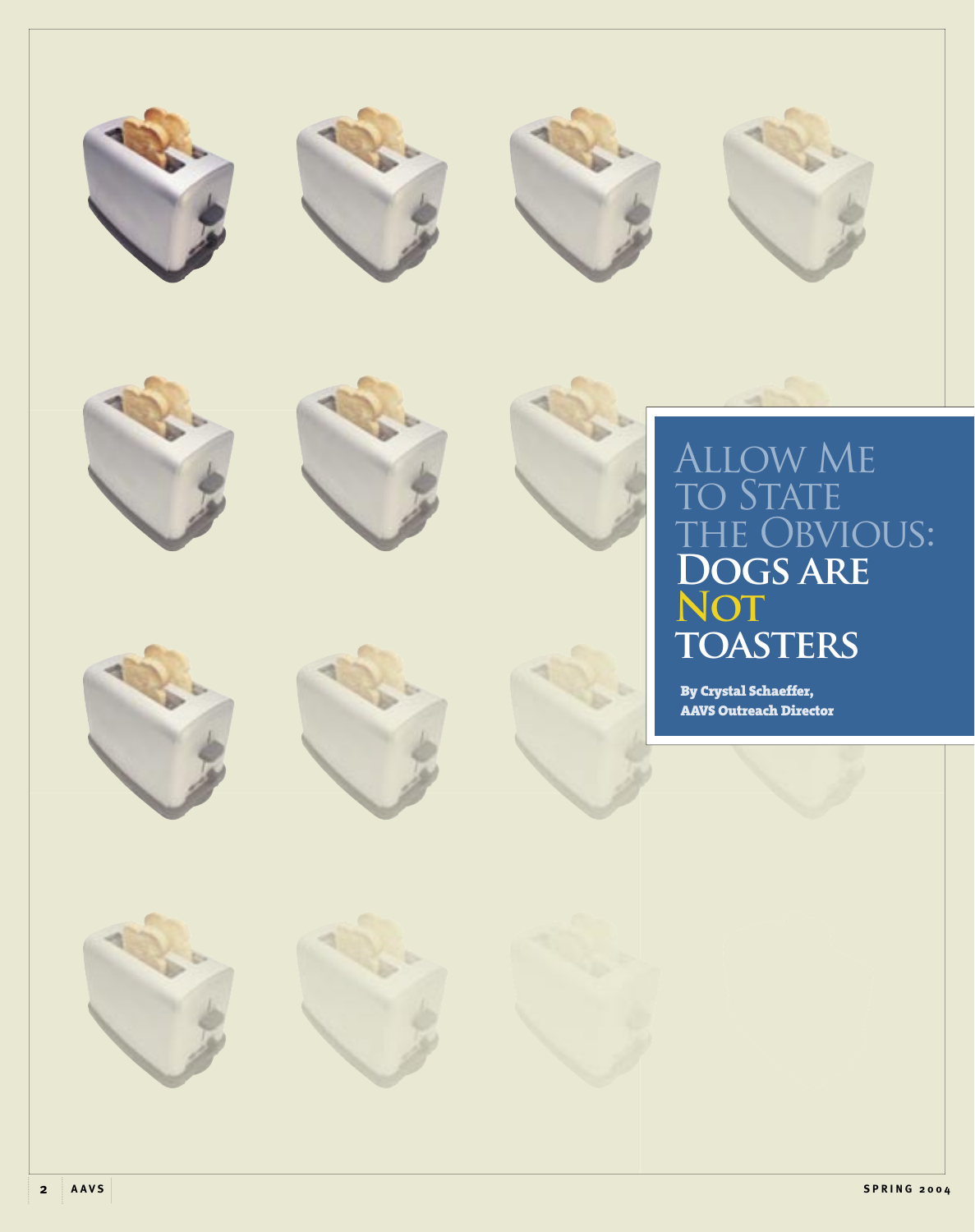**It is certain that those who originally established the agency could never have imagined that it would be issuing patents on animals.**

**On February 25, 2004, the American Anti-Vivisection Society (AAVS) along with PatentWatch Project of the International Center for Technology As**sessment, a non-profit organization dedicated to ending exploitative and **unethical practices in the technology industries, announced and submitted their Request for Re-Examination of United States Patent No. 6,444,872, immuno-suppressed beagles who are infected with a deadly fungal infection. The patent includes the methods used to acquire the animals and to make them sick, as well as the sickened beagles themselves.**



For over 200 years, the U.S. Patent and Trademark Office (USPTO) has issued patents—exclusive property rights—to inventors of "any new and useful process, machine, manufacture, or composition of matter...." To be considered for a patent, the designer must prove that his/her invention is "...sufficiently different from what has been used or described before that it may be said to be *nonobvious* to a person having ordinary skill in the area of technology related to the invention." There is little doubt that the original intent of the U.S. Patent Office was (and continues to be) to protect inventors as well as their discoveries, and it is certain that those who originally established the agency could never have imagined that it would be issuing patents on animals. However, to date the USPTO has granted over 460 patents on animals.

#### Bringing in the Animals

Until 1980, the USPTO had prohibited the patenting of living organisms, since they were considered "products of nature" and thus not patentable. This principle was challenged when the U.S. Supreme Court considered an appeal of a denied patent application for an oil-eating bacterium. By a margin of five to four, the Court ruled that the "relevant distinction is not between living and inanimate things, but whether living products could be seen as 'human-made inventions.'"

Some years later, after deeming that genetically modified oysters could be considered patentable 'subject matter,' the USPTO announced in 1987 that it "now considers nonnaturally occurring, nonhuman, multicellular living organisms, including animals, to be patentable subject matter." The first patent on an animal was issued to Harvard University in 1988 when the 'Oncomouse,' a patent for genetically manipulated mice who are predisposed to develop cancer, was approved. Since then, several major universities, government agencies, and corporations, both domestic and abroad, have patented animals in the U.S. and enjoyed significant financial gains. And experimenters at the University of Texas, as well as Sandra Technology, Inc. which has licensed the patent, are also in line to enjoy financial rewards using the beagle patent.

### Patent No. 6,444,872: Beagles

In 1999, researchers at the University of Texas 'successfully' rendered 31 healthy

beagles immuno-compromised in order to 'mimic' humans with weakened immune systems brought about through ailments such as AIDS, chemotherapy, or transplant surgeries, making them susceptible to fungal infections in their lungs. In order to induce damage to their immune systems, the experimenters administered daily doses of steroids and subjected the dogs to various levels of total body irradiation. After several weeks of this regimen, the beagles who survived were infected with *Aspergillus fumigatus*, a mold that is most commonly present in infections in patients with hematological cancers such as leukemia and Hodgkin's disease, by inserting a pediatric bronchoscope down their throats, allowing experimenters to localize an infection in one lung.

In 2002, the University of Texas experimenters obtained a patent for this impaired beagle 'model,' which they consider a "testing vehicle" for various treatments in the future, as well as a 'model' through which they claim they can learn more about the pathophysiology of systematic fungal infections. In granting the patent, the USPTO judged that the sick beagles were "manufactures" or "compositions of matter," and that the process to 'produce' them was "nonobvious."

However, it is questionable as to whether or not the methods performed to obtain the beagles and infect them would be nonobvious to those working in the biomedical field. It is certain that the beagles suffer as their immune systems are decimated, making them weak and depressed; that they feel discomfort and pain as a result of the lung infection, which can cause labored breathing; and their misery continues as they are used in drug testing experiments until they are killed and the their bodies are dissected to examine the effects of trial drugs or the lack of treatment in the control animals.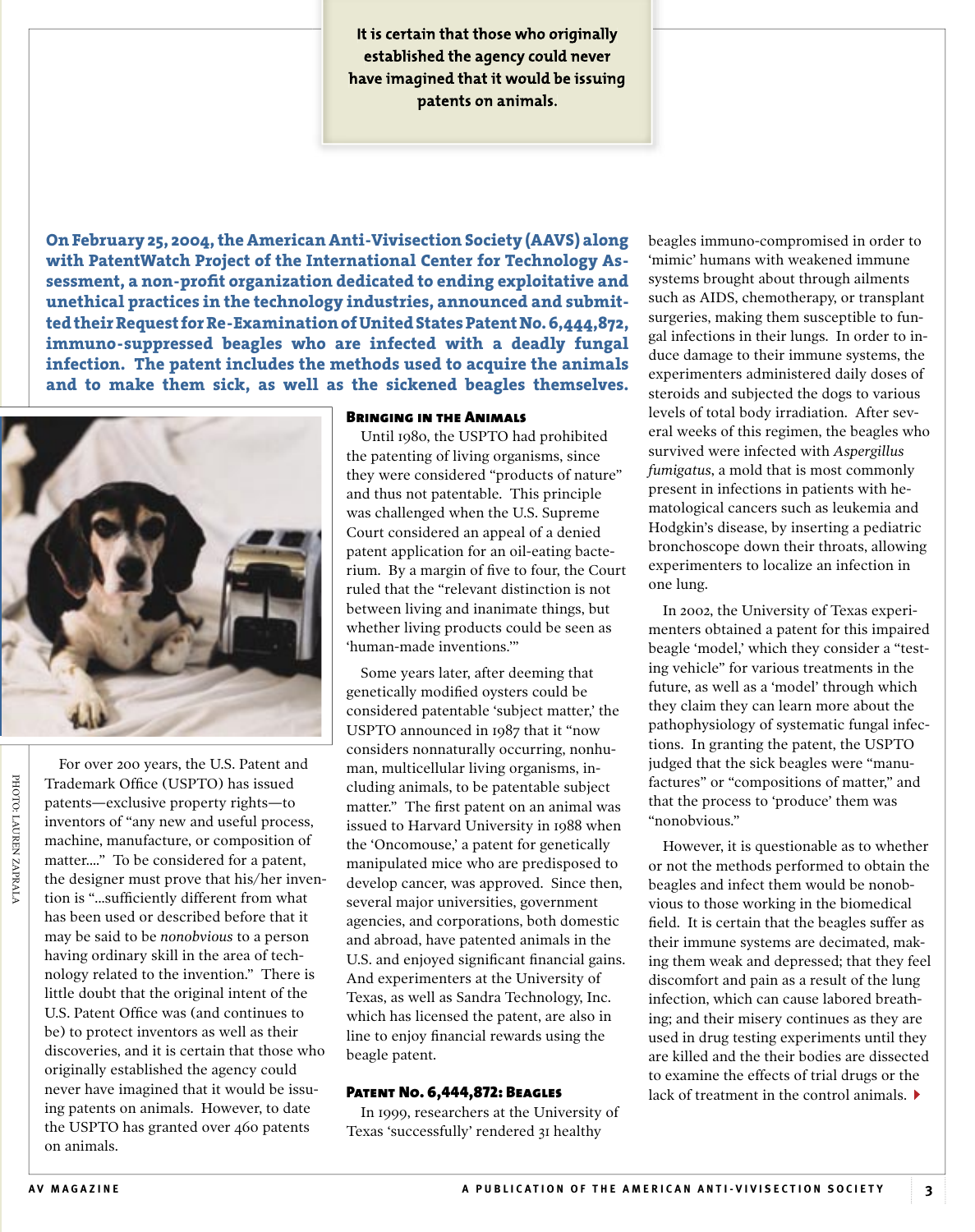#### **REQUEST FOR RE-EXAMINATION**

In seeking to get the beagle patent rescinded, AAVS and PatentWatch submitted a Request for Re-Examination to the U.S. Patent and Trademark Office. This formal petition is based on the grounds that animals should not be patented like inanimate objects and that the patentees have not fulfilled the nonobvious requirement of the USPTO.

In claiming that their methodologies are nonobvious, the 'inventors' contradict themselves in several areas, including in the methods of rendering the beagles immuno-compromised. The researchers themselves note in their patent request that there are several ways to accomplish this, stating that "...other methods of immunosuppression are known in the art and may be employed to immuno-suppress animals." In fact, the researchers go on to cite other methods to immuno-compromise an animal, such as radiation alone, drugs alone, or various combinations of the two. Such statements nullify their claims that the method used to suppress the beagles' immune systems is nonobvious and thus not worthy of being patented.

The patentees also claim that their utilization of a beagle is nonobvious. However, beagles are commonly used in experimentation, including radiation research, because of their "convenient size" and "good disposition," as a citation in the Request for Re-Examination states.

The Request also cites outside researchers and quotes from the literature that "beagle dogs have been utilized extensively in biomedical research...[and in] radiation studies." The fact that it is widely known within the research industry that beagles are often used in experimentation thus voids the patentees claims of nonobviousness.

Furthermore, as noted in the Request for Re-Examination, the literature states that there are a number of different methodologies by which to infect beagles with a mold and study the results of such infections. These differences encompass at what point the infection is actually made (i.e. the mode to define immuno-suppression) and the method used to suppress the beagles' immune systems, which is not defined in any limiting fashion in the beagle patent. The Request also challenges the nonobviousness of analyzing the results and

compiling useful information, stating, "...it would have been obvious to the person of ordinary skill in the art at the time the 'invention' was made to have administered an antifungal agent to the...infected dog" and then measure and compare "symptoms of fungal infection in a dog treated with that agent with the symptoms of a dog not treated with that agent...."

mice and other 'higher' animals could not be patented according to Canadian laws, which feature similar definitions to those in the U.S. Furthermore, a preliminary examination by the European Patent Office of an application to establish the beagle patent in Europe failed to find "inventive activity" in the patent and questioned "whether the claimed treatment of beagle dogs is con-



The Request for Re-Examination also questions the patentees' use of animals, stating "that [a] person of ordinary skill in the art would reasonably *doubt* that the claimed beagle dog, as a whole, is a 'machine,' 'manufacture,' or 'composition of matter.'" In other words, dogs (or any animals) are not inanimate objects and, therefore, do not fit the criteria of patentable subject 'matter,' which is defined in the literature as "any new and useful art, process, machine, manufacture, or composition of matter, or any new and useful improvement in any art, process, machine, manufacture, or composition of matter."

Last year, the Supreme Court of Canada also questioned whether animals should be patented in a 5-4 ruling against Harvard University's Oncomouse, declaring that

trary to public order or morality...."

Additionally, it is a widely held fact that dogs are complex 'life forms' and are thus not mere manufactures or compositions of matter. The patentees themselves acknowledge this, noting that two dogs suffered "severe depression," while six dogs were characterized as being "depressed." As the Request for Re-Examination states, "[T]he examiner is charged with evaluating whether the claims, as a *whole*, constitute patentable subject matter." Because the dogs admittedly suffered from "depression," a psychological malady of sentient, self-aware beings, they are, by USPTO standards, not articles of manufacture such as toasters or compositions of matter like a chemical compound and are thus not patentable.